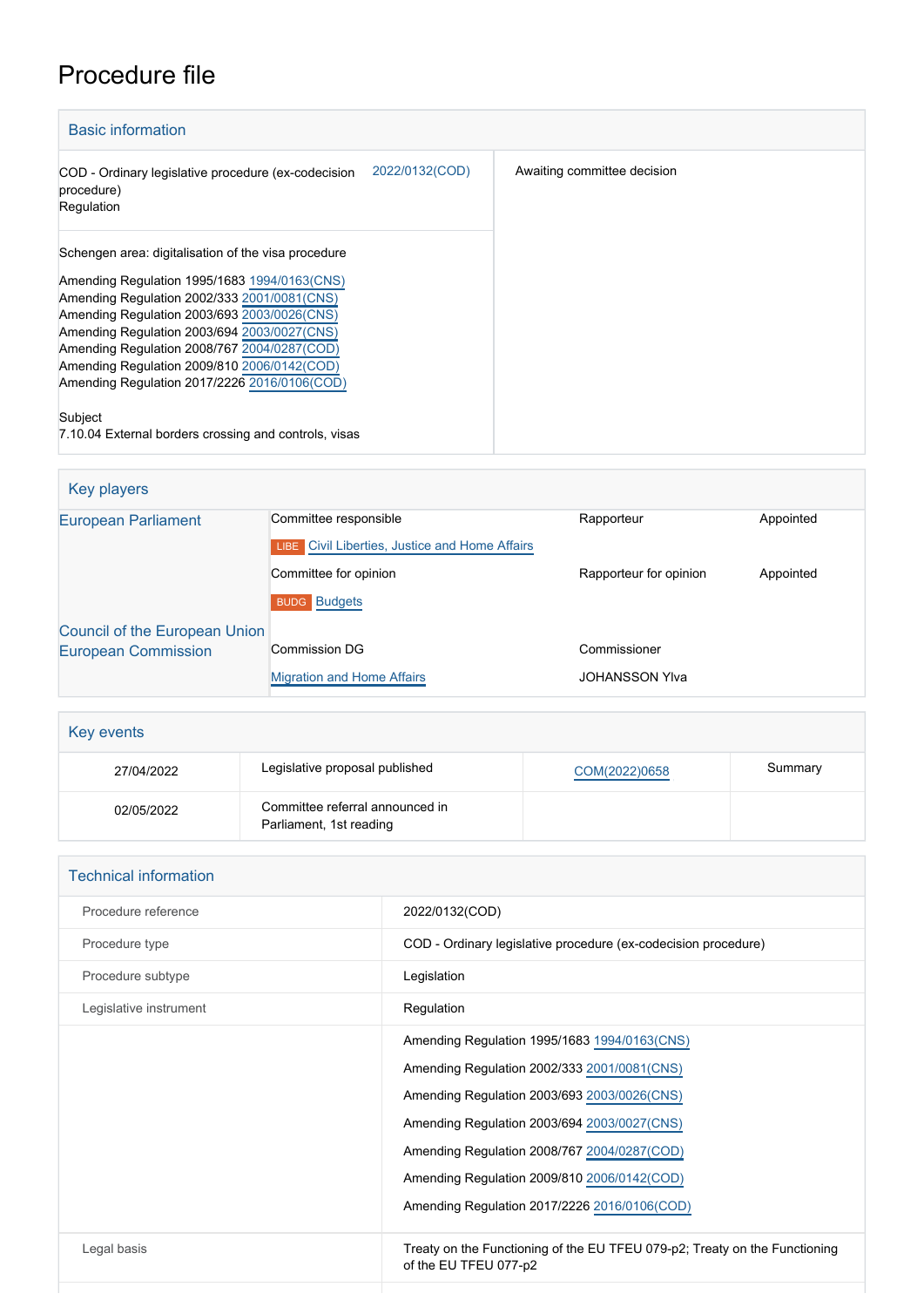| Stage reached in procedure | Awaiting committee decision |
|----------------------------|-----------------------------|
| Committee dossier          | LIBE/9/08944                |
| Documentation gateway      |                             |

| Legislative proposal               | COM(2022)0658 | 27/04/2022 | EC | Summary |
|------------------------------------|---------------|------------|----|---------|
| Document attached to the procedure | SEC(2022)0202 | 28/04/2022 | EC |         |
| Document attached to the procedure | SWD(2022)0658 | 28/04/2022 | EC |         |
| Document attached to the procedure | SWD(2022)0659 | 28/04/2022 | EC |         |

## Schengen area: digitalisation of the visa procedure

PURPOSE: to create an EU platform for online visa applications and the introduction of a digital visa.

PROPOSED ACT: Regulation of the European Parliament and of the Council.

ROLE OF THE EUROPEAN PARLIAMENT: the European Parliament decides in accordance with the ordinary legislative procedure and on an equal footing with the Council.

BACKGROUND: since the entry into force of the Visa Code in 2010 and the start of operations of the Visa Information System (VIS) in 2011, the environment in which the visa policy operates has changed considerably. On the one hand migration and security challenges have increased in recent years; on the other significant technological developments provide new opportunities to make the Schengen visa application process smoother for both travellers and consulates.

While visa processing is already partially digitalised, with applications and decisions being recorded in the VIS, two important steps remain paper-based: the visa application procedure and the visa sticker. These two steps are a burden for all stakeholders, from the central national public authorities to the consulates and applicants.

The March 2018 Commission communication on visa policy took on board the idea of e-visas. In addition, a project to develop an EU platform prototype was also carried out by the EU Agency for the Operational Management of Large-Scale IT Systems in the Area of Freedom, Security and Justice (eu-LISA) in 2020-2021.

When revising the EU Visa Code in 2019, the European Parliament and the Council explicitly stated the aim of developing a common solution to allow Schengen visa applications to be lodged online in the future, thereby making full use of the recent legal and technological developments.

The COVID-19 pandemic, which led to the slowing down of Schengen visa operations worldwide, prompted Member States to call upon the Commission to speed up work on digitalisation of visa procedures. The New Pact on Migration and Asylum proposed by the Commission in 2020 set the objective of making the visa procedure fully digitalised by 2025, with a digital visa and the ability to submit visa applications online.

The main problems identified by Member States' visa application and issuing authorities are:

- the length of the procedures and the accumulated costs for consulates to manage, process and archive (and eventually destroy) paper documents;

- the current procedure is also complex and cumbersome for visa applicants;

- the physical visa sticker is prone to forgery and fraud and can be stolen;

- there is an increased risk of visa shopping by applicants;

- lastly, the global trend towards digitisation, as well as travellers' demands for increasingly fast, modern and simple procedures, could leave the EU lagging behind.

CONTENT: the Commission is proposing the digitalisation of the Schengen visa process, replacing the visa sticker, and introducing the possibility to submit visa applications online through the European online visa platform.

Under the proposal, visa applicants would be able to apply for a visa online, including paying the visa fee through a single EU platform, regardless of the Schengen country they want to visit. The platform would (i) automatically determine which Schengen country is competent to consider a given application, (ii) provide applicants with up-to-date information on short-stay Schengen visas, as well as all necessary information on requirements and procedures.

However, first-time applicants, repeat applicants every five years, applicants travelling with children and applicants who will be travelling on a different travel document than the one used for previous visa applications, would still need to present themselves to the consulate or visa application centre to provide biometrics and for identification purposes.

The EU visa application platform is expected to become operational on 1 January 2026. There would be a five-year transition period to allow Member States using their own national visa application platforms to phase out their national solutions and join the EU visa application platform.

The EU visa application platform would benefit Member States by decreasing time spent processing visa applications for consulates and filing the paper applications in the archive. The digital visa would improve the internal security of the Schengen area, as the visa sticker could no